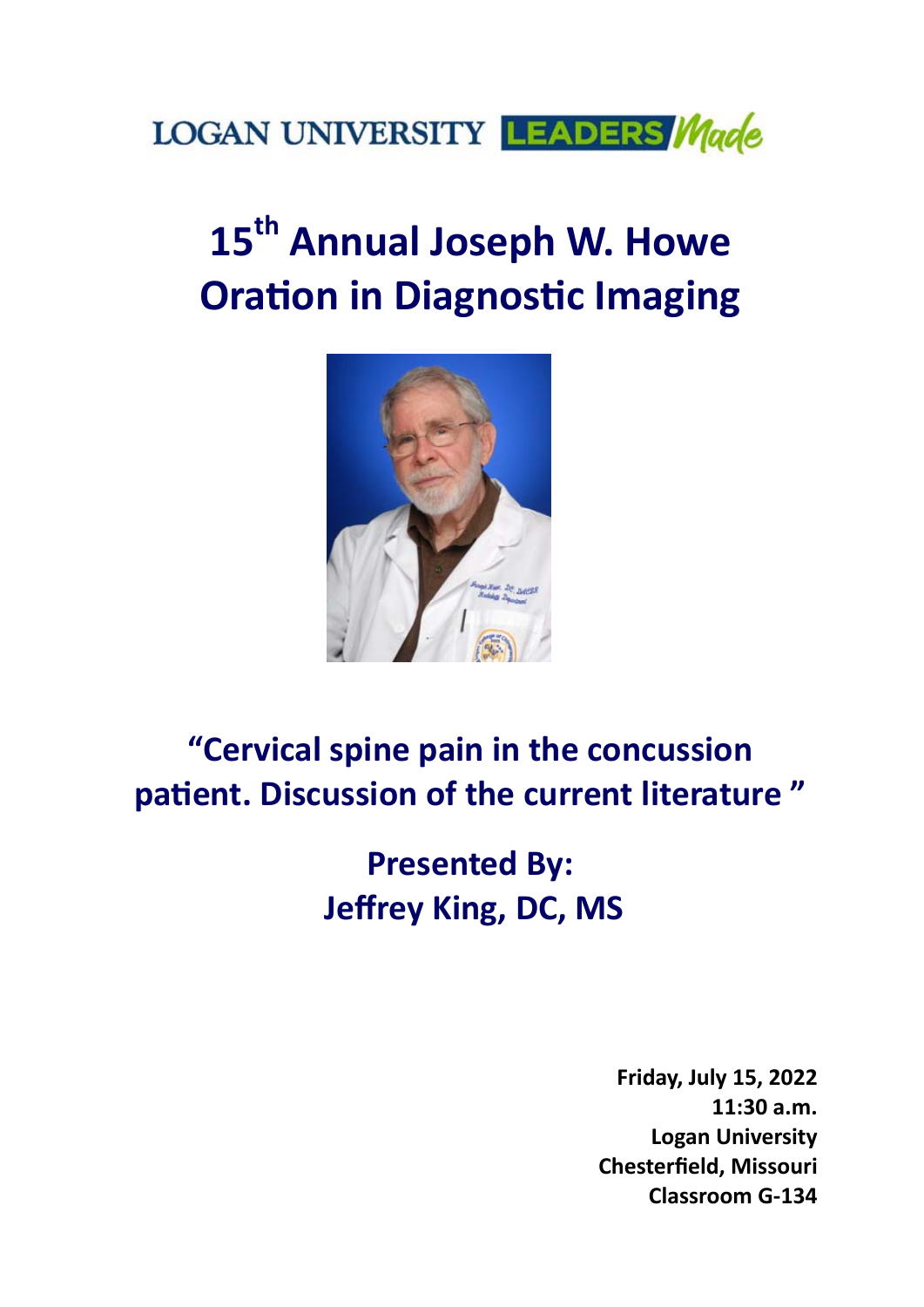#### **JOSEPH W. HOWE, DC, DACBR, Fellow, ACCR**



There are few members of the American Chiropractic College of Radiology whose careers have been as influential as that of Joseph W. Howe, DC, DACBR. For more than six decades, Dr. Howe, has distinguished himself by his contributions as a clinician, radiologist, educator, researcher, and mentor in the field of modern chiropractic radiology. His passion for academic excellence, critical scientific insight and professional advancement has left an indelible impact on the chiropractic profession. His influence is felt daily by the numerous residents, whom he has trained, and who themselves have become inspirational leaders in the chiropractic profession.

Dr. Joseph W. Howe has given the American Chiropractic College of Radiology and the chiropractic profession a legacy of unparalleled achievement as a role model and mentor for several generations of chiropractic radiologists. His name will always be associated with the incredible progress of chiropractic radiology in the  $20<sup>th</sup>$ century. The Joseph W. Howe Oration in Diagnostic Imaging is designed to honor his extensive contributions to and achievements in the education, research and practice of chiropractic radiology.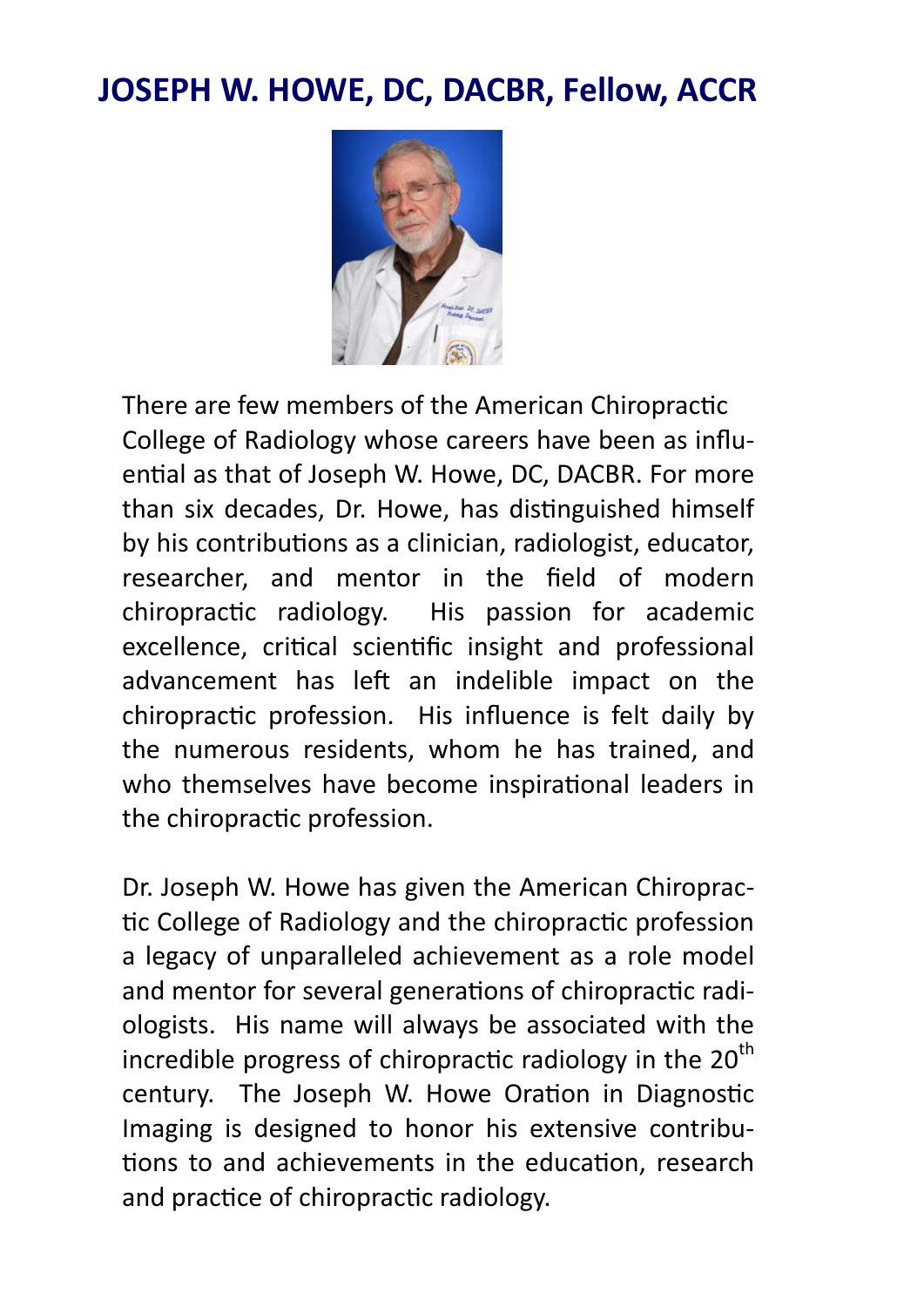#### **NORMAN W. KETTNER, DC, DACBR, FICC**



Norman W Kettner, DC, DACBR DCBCN FICC is the Dean of Research and Emeritus Professor of the Department of Radiology at Logan University. Dr Kettner has been a faculty member since 1980 and was department chair for 35 years. In addition to training and expertise as a board-certified radiologist and neurologist, Dr Kettner has developed experience in the tools of functional neuroimaging including fMRI, MEG and PET. In 2001, Dr Kettner formed a research collaboration with the Athinoula A Martinos Center for Biomedical Imaging of Massachusetts General Hospital, the largest teaching hospital of Harvard Medical School. The research objectives were to investigate the brain's responses to acupuncture in patients with chronic pain and carpal tunnel syndrome. Recently, spinal manipulation in patients with cLBP has been investigated using advanced functional neuroimaging. This collaboration has yielded numerous high impact factor publications in topranked radiology, neurology and pain research journals including NeuroImage, Human Brain Mapping, PAIN and BRAIN. Dr Kettner has authored over one-hundred publications and eleven textbook chapters.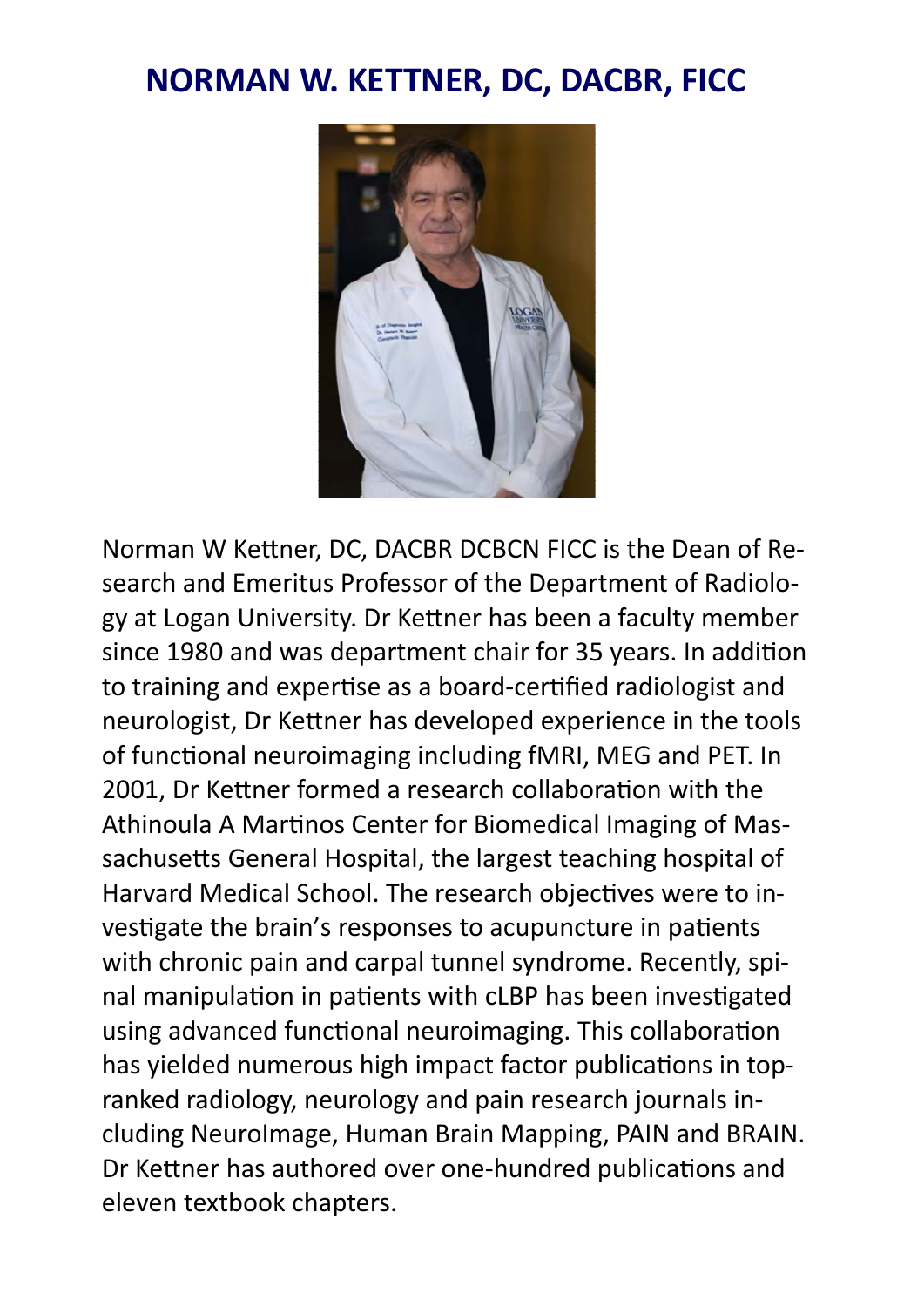### **JEFFREY KING, DC, MS**



Dr. Jeffrey King is the director of chiropractic at the Medical College of Wisconsin in the department of neurosurgery. He sees patients at the "SpineCare" clinic. In addition to his clinical duties, he serves on many service line committees within the health care system and was previously the chair of the chiropractic examining board. Dr. King's research interests are on the impact of cervical spine pain in concussion patients.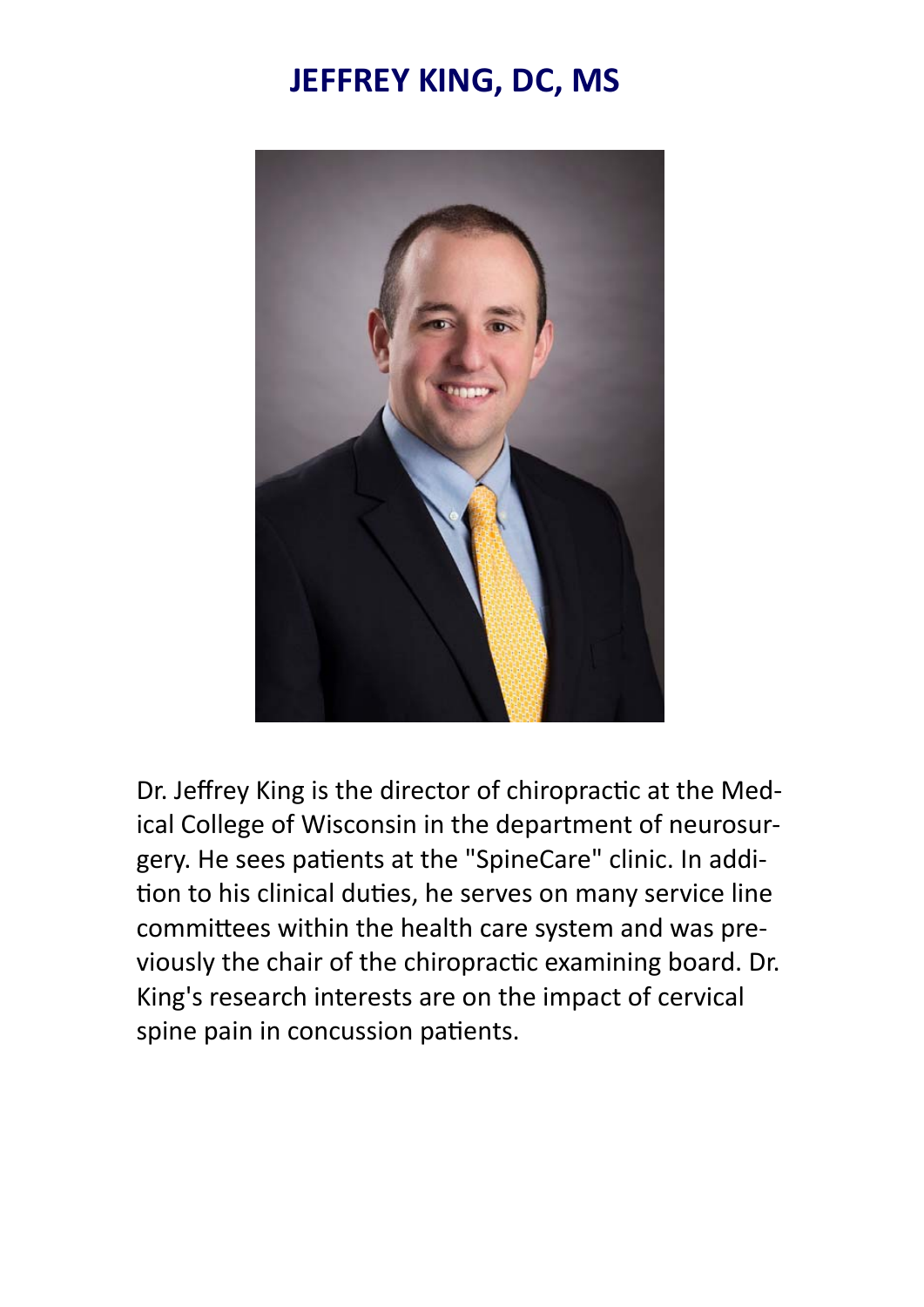## **Joseph W. Howe Oration in Diagnostic Imaging \_\_\_\_\_\_\_\_\_\_\_\_\_\_\_\_\_\_\_\_\_\_\_\_**

#### **Past Speakers**

- **Matthew Gornet, MD July 30, 2021**
- **Vitaly Napadow, PhD, LicAc Oct. 20, 2020**
- **May 30, 2019 Michael S. Montlione, MD, DACR, DC, DACBR** 
	- **Gary M. Guebert, DC, DACBR May 31, 2018**
	- **Terry R. Yochum, DC, DACBR, Fellow, ACCR, FICC James M. Cox, I, DC, DACBR, FICC Norman W. Kettner, DC, DACBR, FICC, DCBCN May 25, 2017**
	- **Joseph W. Howe, DC, DACBR, Fellow, ACCR May 26, 2016**
	- **Victor Tong, DC, DACBR May 28, 2015**
	- **Lawrence H. WyaƩ, DC, DACBR, FICC May 29, 2014**
	- **Anita L. Manne, DC, DACBR May 30, 2013**
	- **John A. M. Taylor, DC, DACBR May 31, 2012**
	- **Victor Tong, DC, DACBR May 26, 2011**
	- **Sharon A. Jaeger, DC, DACBR April 8, 2010**
	- **Reed Philips, DC, DACBR, PhD April 2, 2009**
	- **Terry R. Yochum, DC, DACBR, Fellow, ACCR, FICC James M. Cox, I, DC, DACBR, FICC Norman W. Kettner, DC, DACBR, FICC, DCBCN April 3, 2008**

**LOGAN UNIVERSITY LEADERS Made**